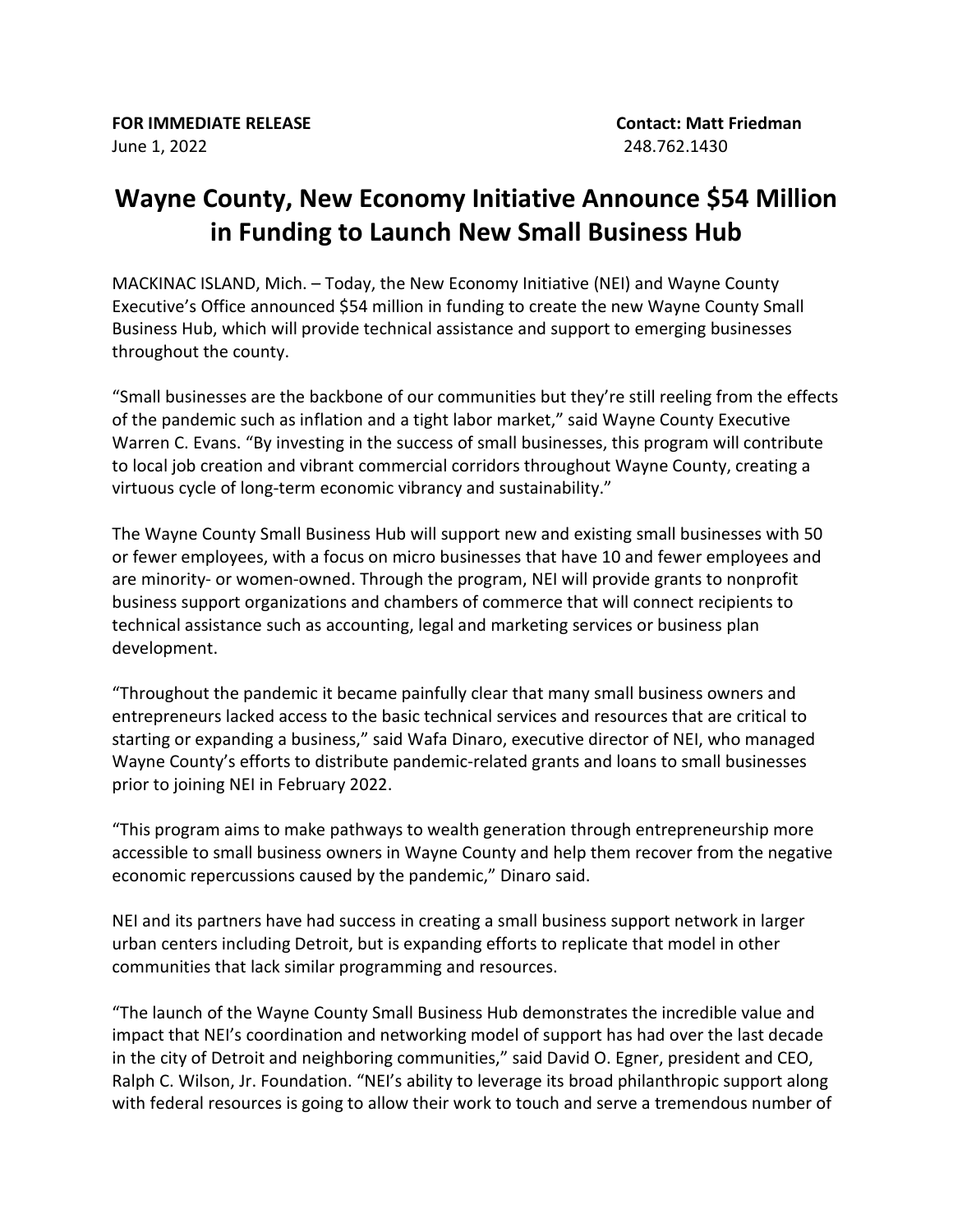businesses that employ and serve the residents living in the more than 40 distinct cities and communities across Wayne County."

To fund the three-year initiative, Wayne County will allocate \$32 million from the American Rescue Plan Act (ARPA) while NEI will provide \$22 million in grant funding from the Community Foundation for Southeast Michigan, Ford Foundation, Hudson-Webber Foundation, JPMorgan Chase, The Kresge Foundation, Ralph C. Wilson, Jr. Foundation, W.K. Kellogg Foundation, and William Davidson Foundation.

"Enduring and shared prosperity in our region is deeply tied to the recovery of our small business sector," said Melanca Clark, president and CEO of Hudson-Webber Foundation. "NEI has tremendous insight on how best to support equitable recovery and access to resources for our local small business community, expertise that will be brought to bear in the creation and operation of the Wayne County Small Business Hub, in partnership with Wayne County. Our region is stronger when our small businesses are thriving."

Joined by key stakeholders and supporters, the partners announced the program at the Detroit Regional Chamber's Mackinac Policy Conference.

"Wayne County and the foundation community are to be congratulated for their leadership and focus on entrepreneurs and small businesses," said Richard L. DeVore, president of the Community Foundation for Southeast Michigan. "NEI's model has been extremely successful, and the go-forward plan will help one of the biggest contributors to the region's economy – the small business owner."

The Wayne County Commission will still need to approve the county's ARPA allocation.

"Small businesses have a tremendous impact in keeping the communities and neighborhoods they serve vibrant. They are run by people who are heavily invested in the communities they serve," said Wayne County Commission Chair Alisha Bell. "Their recovery, as we move out of this pandemic, is essential to the recovery of their communities."

## **About the New Economy Initiative**

The New Economy Initiative is a philanthropic collaboration and special project of the Community Foundation for Southeast Michigan that is working to build a regional network of support for entrepreneurs and small businesses. Its mission is to grow an inclusive culture of entrepreneurship in southeast Michigan that benefits all residents and strengthens the regional economy. Since 2009, NEI has awarded 650 grants totaling nearly \$133 million to nonprofit business support organizations assisting 21,436 companies while leveraging more than \$2.6 billion in the ecosystem. Learn more at **<https://neweconomyinitiative.org/>**.

## **About the Community Foundation for Southeast Michigan**

The Community Foundation for Southeast Michigan is a full-service philanthropic organization leading the way to positive change in our region. As a permanent community endowment built